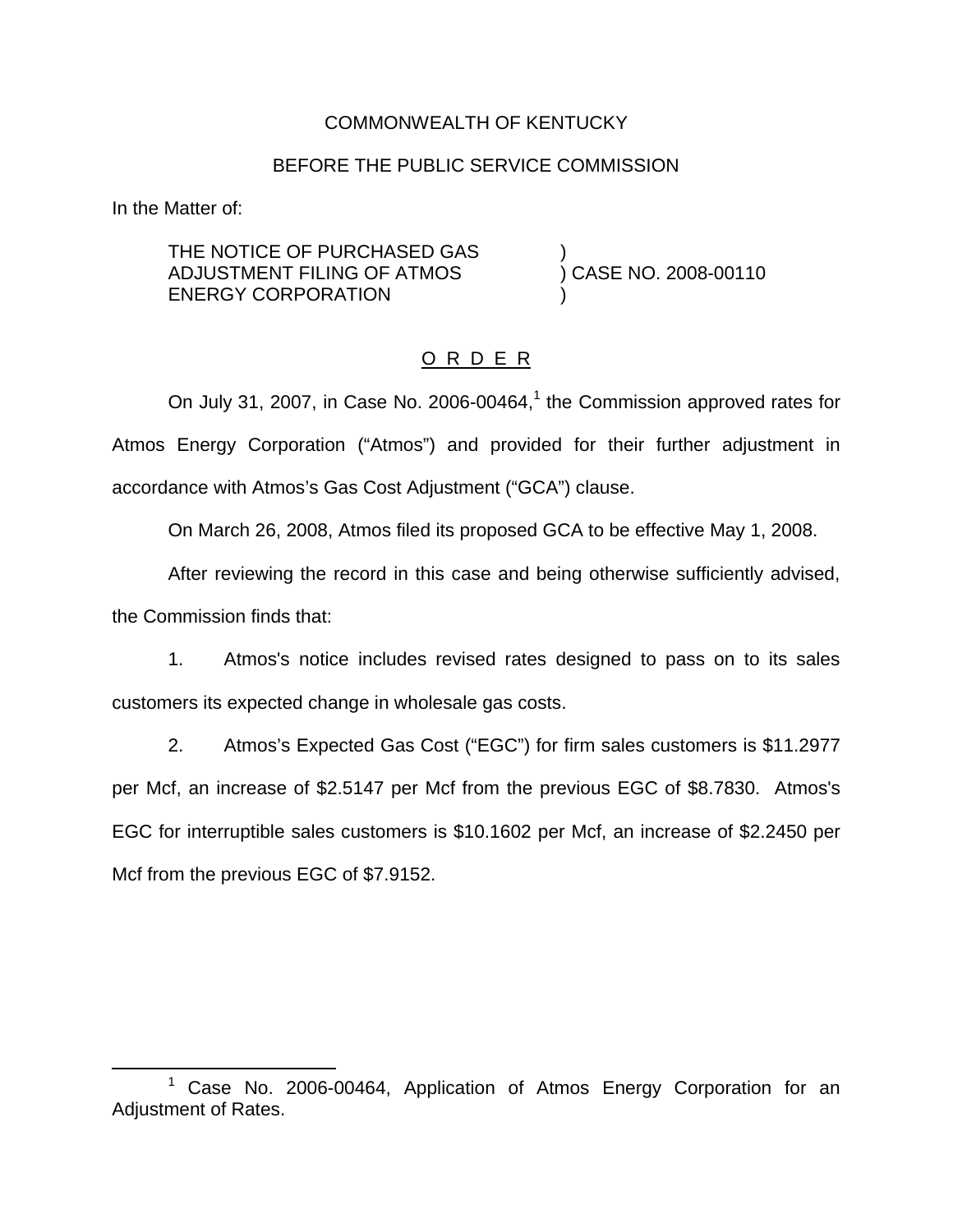3. Atmos's notice sets out no current period Refund Factor ("RF"). The total RF is \$0 per Mcf for firm sales customers and \$0 per Mcf for interruptible sales customers, and represents no change from the prior RF. Atmos's notice sets out no RF for T-2 firm transportation customers, T-2 interruptible service, T-3 carriage Service, and T-4 firm carriage service.

4. Atmos's notice sets out a Correction Factor ("CF") of \$.5156 per Mcf, which is an increase of \$.7171 per Mcf from the previous CF.

5. Atmos's notice sets out a Performance Based Rate Recovery Factor of \$.0646 per Mcf, which is effective from February 1, 2008 until February 1, 2009.

6. Atmos's GCAs are \$11.8779 per Mcf for firm sales customers and \$10.7404 for interruptible sales customers. The impact on firm sales customers is an increase of \$3.2318 per Mcf from the previous GCA of \$8.6461. The impact on interruptible sales customers is an increase of \$2.9621 per Mcf from the previous GCA of \$7.7783.

7. The rates in the Appendix, attached hereto and incorporated herein, are fair, just and reasonable, and should be approved for final meter readings by Atmos on and after May 1, 2008.

IT IS THEREFORE ORDERED that:

1. The rates in the Appendix to this Order are approved for final meter readings on and after May 1, 2008.

2. Within 20 days of the date of this Order, Atmos shall file with the Commission its revised tariffs setting out the rates authorized herein.

-2- Case No. 2008-00110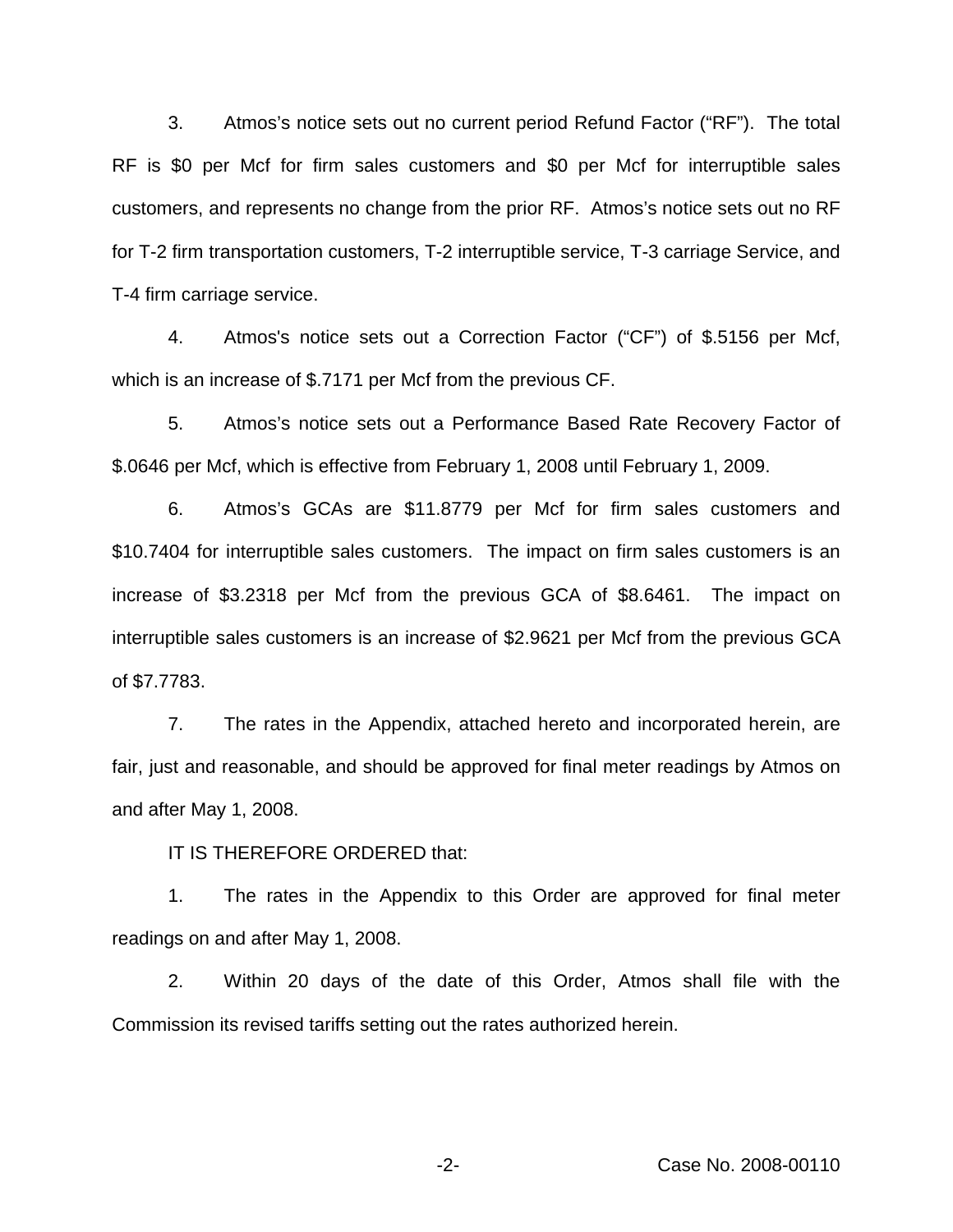Done at Frankfort, Kentucky, this 14<sup>th</sup> day of April, 2008.

By the Commission

ATTES Ifunko **Exécutive Director**